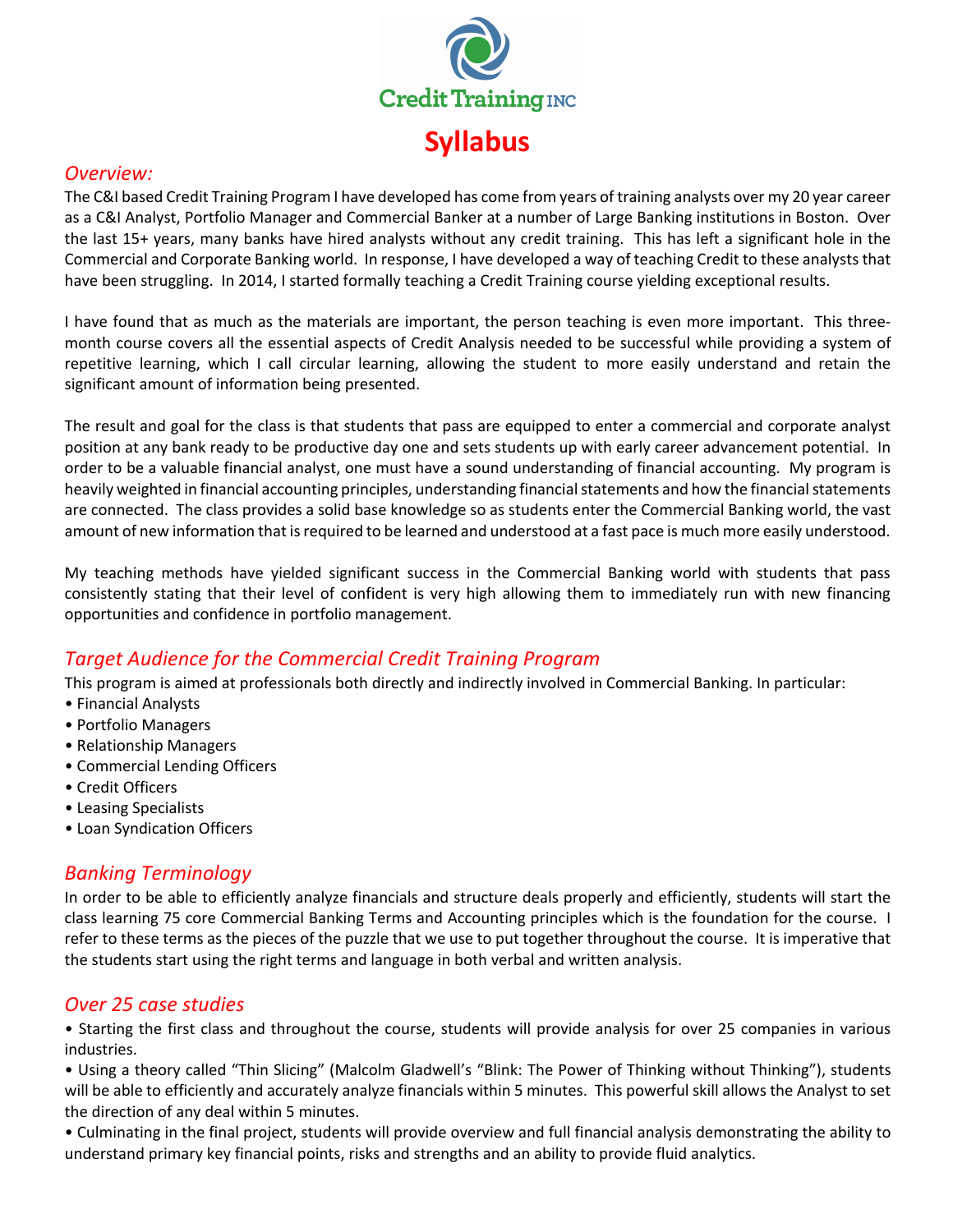## *Business Risk Analysis*

This program is designed to give candidates an overview of the key considerations which drive the operating performance of any business, with a particular emphasis on the risks which undermine the creditworthiness of the business.

- Review of different types of businesses: manufacturers, wholesalers and distributors, and service businesses
- Identification of key business drivers
- Evaluation of business risks: cyclical, seasonal and different cost structures
- Analysis of market and competitive influences, and in particular a business's own competitive advantage
- Analysis of customer and supplier drivers in a business's own overall industry

• Assessment of management's competence in managing for risk, and the shareholder's support in an economic downturn.

#### *Financial Statement Analysis*

This program reviews the key variables comprising a company's income statement, balance sheet and cash flow statement and how those variables measure the company's financial performance and its ability to service and repay debt. This course is heavily weighted in understanding how the three financial statements are connected and how changes and additions to one statement impacts the other statements. Students will be exposed to accounting practices which can distort/manage both Balance Sheet and Income Statement results.

#### **Income statement:**

- Full operating performance understanding and analysis.
- Revenues/sales and the pitfalls of revenue recognition
- Key profitability measurements such as Gross Profit Margin, EBITDA, Operating, and Net Margin
- Debt servicing measurement: Debt Service Coverage

#### **Balance Sheet:**

- Full understanding of financial condition strength and weaknesses.
- Liquidity measurements such as current and quick ratios and working capital
- Asset utilization tests particularly accounts receivable, inventory and accounts payable and days
- Leverage measurements

#### **Cash Flow Statement:**

- Full understanding of how the cash flow statement is derived from the balance sheet and income statement.
- Essential non-cash event analysis.
- Understanding and using operating, investing and financing activities as sources and uses of cash.
- Review of how the cash flow statement identifies the key operating, investing, and financing decisions taken by the borrower.
- As well as understanding, students will be required to construct cash flow statements demonstrating their ability to understand the components of the cash flow statement.

# *Understanding Working Capital Cycle Analysis*

The module is designed to provide candidates with an outline of the importance of working capital and a bank's role in financing such needs. Strong emphasis will be placed on the potential for breakdown in Understanding Working Capital Cycle Analysis and how such risks can be proactively identified ahead of time.

- Liquidity with a particular emphasis on current ratio, quick ratio and working capital analysis.
- Working capital and its use as an efficiency measurement.
- Understanding Working Capital Cycle Analysis and the Bank's role in financing this cycle.
- Permanent vs. short-term working capital and the resulting changes in financing required.

## *Source of Repayment Analysis: Debt Service Coverage*

Debt service coverage analysis and forecasting skills with a focus on the following:

• Students will have a full understating of cash flow, cash flow calculations with the focus on recurring cash flow in order to determine expected future cash flow ultimately calculating accurate pro-forma debt service coverage.

• Students will be able to layer proposed debt into existing companies using excel based analytical tools to efficiently determine debt capacity and coverage.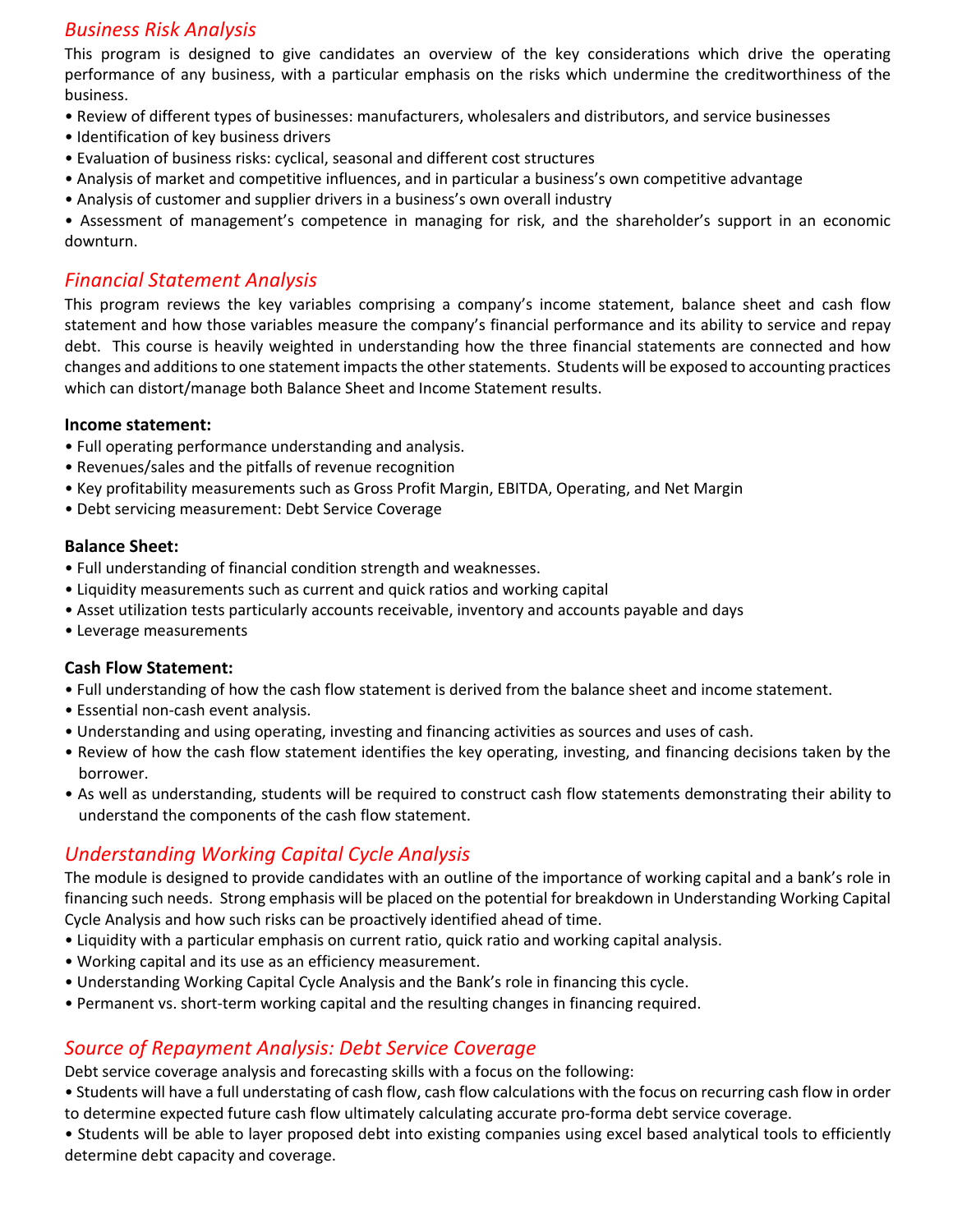# *Advanced Cash Flow and Debt Capacity*

An introduction to the role of advanced cash flow analysis:

- Drivers of capital structure: revenues, asset levels, return measurements and financing needs
- How capital is deployed: the purpose of loans and the alternative sources of repayment
- Identification of key cash flow value drivers
- The role of cash flow analysis in deal structure

## *Projections*

Students will be required to understand the skill of spreading financials which will set up for the essential Projection Section of the Credit Training Program.

In this section of the program, students will learn how to create both operating performance and Day 1 balance sheet projections layering in new debt and equity using historical financials and assumptions based on key variables including projected revenue growth, margin expectations, management of operating expenses, AR and inventory turns, plug estimates, LOC financing and cash positions.

# *Structuring*

This section of the program will involve in depth financial and risk analysis using financial and business analysis skills to provide essential covenant, collateral, pricing and legal structuring of various types of lending opportunities.

- Different types of covenant structures for different types of business
- Collateral analysis for Commercial Real Estate, Equipment Notes and Lines of Credit (AR and Inv).
- Risk based pricing. Pricing Options Libor, Prime, FHLB, Swap's, other

## *Covenants and Definitions*

This section of the program involves fully understanding the purpose and value of covenants and its vital role in structuring deals. Students will be expected to provide covenants to a multiple companies and provide reasons for each covenant structure. The final project will require a full understanding of covenants.

In this class students will be required to memorize and explain the components of numerous formulas including full debt service coverage and leverage covenants.

# *Secondary Source of Repayment Analysis: Collateral*

## *Borrowing Base Certificate/Field Exam*

This section of the training will include an understanding of the secondary form of repayment being collateral. Students will learn about the numerous types of collateral positions and understanding the related advance rates for each with the understanding of how to calculate discounted eligible collateral of which a company can borrow against. Excel based tools will be used to derive collateral coverage as well as AR aging, line usage and loan conformity charts. Students will learn how and when to use BBC's and field exams.

## *Early Warning Sign Analysis*

Throughout the Credit Training, students will be tested on and expected to verbally express the warning signs of troubled credits. Candidates will be required to provide comprehensive overviews of numerous early warning signs, together with proactive steps to be taken by a bank in limiting downside risk when a credit begins to deteriorate.

In addition, the rights of the bank in managing deteriorating credits will be closely examined together with effective strategies for managing such situations.

- Warning sign identification
- Financial statement analysis to pinpoint management's weakness
- Proactive risk management of early warning signs
- Definition of key factors in a deteriorating credit